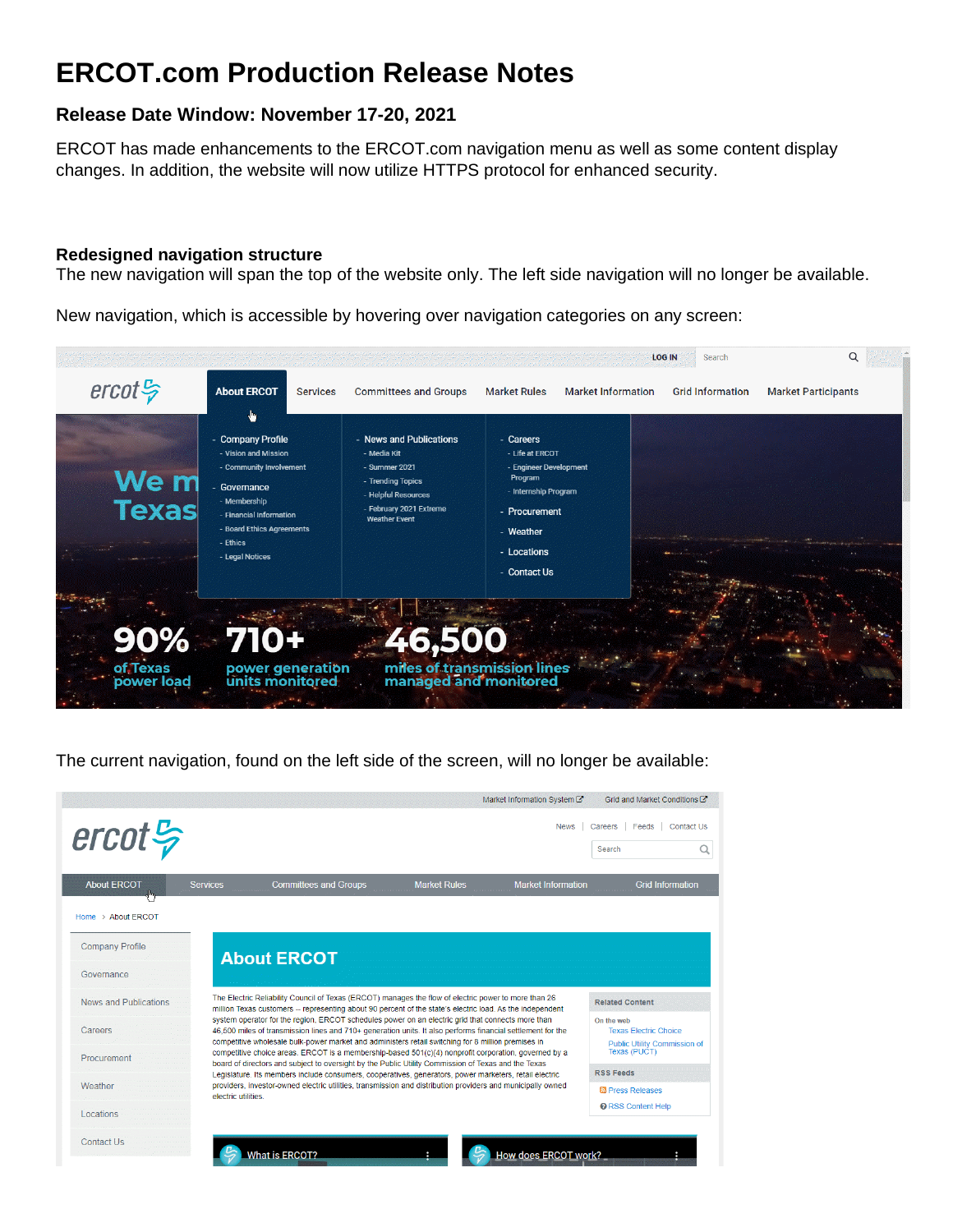#### **Navigation categories**

The six current site categories (About ERCOT, Services, Committees and Groups, Market Rules, Market Information, and Grid Information) will remain, and an additional category devoted to Market Participants will be added.

The Market Participants section will contain grid and market dashboards, the searchable ERCOT Market Information List (EMIL), the Market Information System (MIS), as well as quick links to market rules, market communications, and the meeting calendar.

|                                          | <b>LOG IN</b>      |                 |                              |  |                                                                        |  | Search |  |
|------------------------------------------|--------------------|-----------------|------------------------------|--|------------------------------------------------------------------------|--|--------|--|
| $\textit{ercot}\, \frac{\mathcal{L}}{2}$ | <b>About ERCOT</b> | <b>Services</b> | <b>Committees and Groups</b> |  | Market Rules Market Information Grid Information   Market Participants |  |        |  |
|                                          |                    |                 |                              |  |                                                                        |  |        |  |

The LOG IN button above the navigation categories will allow users with Digital Certificates to authenticate to the MIS for viewing Secure and Certified products.

# **Frequently Asked Questions**

**Will my existing Digital Certificate(s) for the ERCOT Market Information System (MIS) still work?**  Yes, Digital Certificates will still work. There will be no changes at this time to the Digital Certificates that are used to authenticate with the MIS. Click the LOG IN button above the site navigation to authenticate to MIS.

|                       |                    |                 |                              |                     |                           | Search                  |                            |
|-----------------------|--------------------|-----------------|------------------------------|---------------------|---------------------------|-------------------------|----------------------------|
| $ercot \frac{\pi}{2}$ | <b>About ERCOT</b> | <b>Services</b> | <b>Committees and Groups</b> | <b>Market Rules</b> | <b>Market Information</b> | <b>Grid Information</b> | <b>Market Participants</b> |
|                       |                    |                 |                              |                     |                           |                         |                            |

### **Will the URLs to any of the ERCOT applications be changing?**

No. The URLs to ERCOT applications will not change with this release.

### **Will I still be able to search the ERCOT Market Information List (EMIL)?**

Yes. The EMIL will continue to function as it does today. You can find it in the new Market Participants navigation category.

#### **Will the page URLs change?**

Yes, many of the website page URLs will change. A comprehensive list of updated URLs will be provided in the final market notice regarding this release the week of November 15, 2021.

#### **What is the preferred browser of the new website?**

The new updated website will perform best on Chromium-based browsers such as Chrome and Edge.